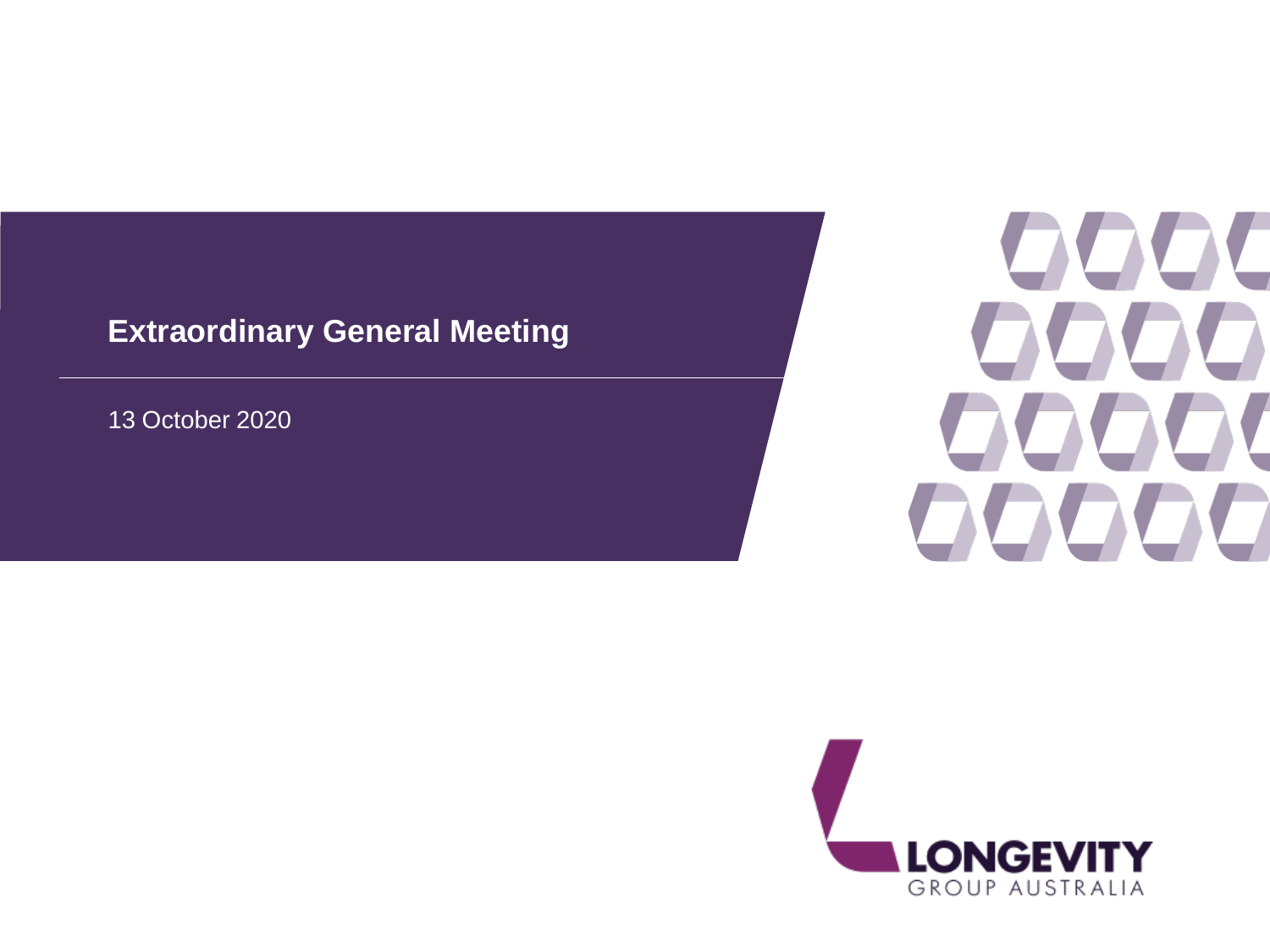# **Welcome from the Chairman of the meeting**



#### Dr Trevor Hansen



#### **Overview of meeting**

- Outline of scheduled proceedings:
	- Welcome to all
	- Official opening of meeting & quorum
	- Notice of Meeting
	- Open Voting
	- Instructions on how to ask questions via the Lumi platform
	- Presentation of Questions with notice
	- Respond to Questions asked today
	- Voting
	- Close of meeting
- Please turn your volume up on your headphones or device so you are able to hear clearly.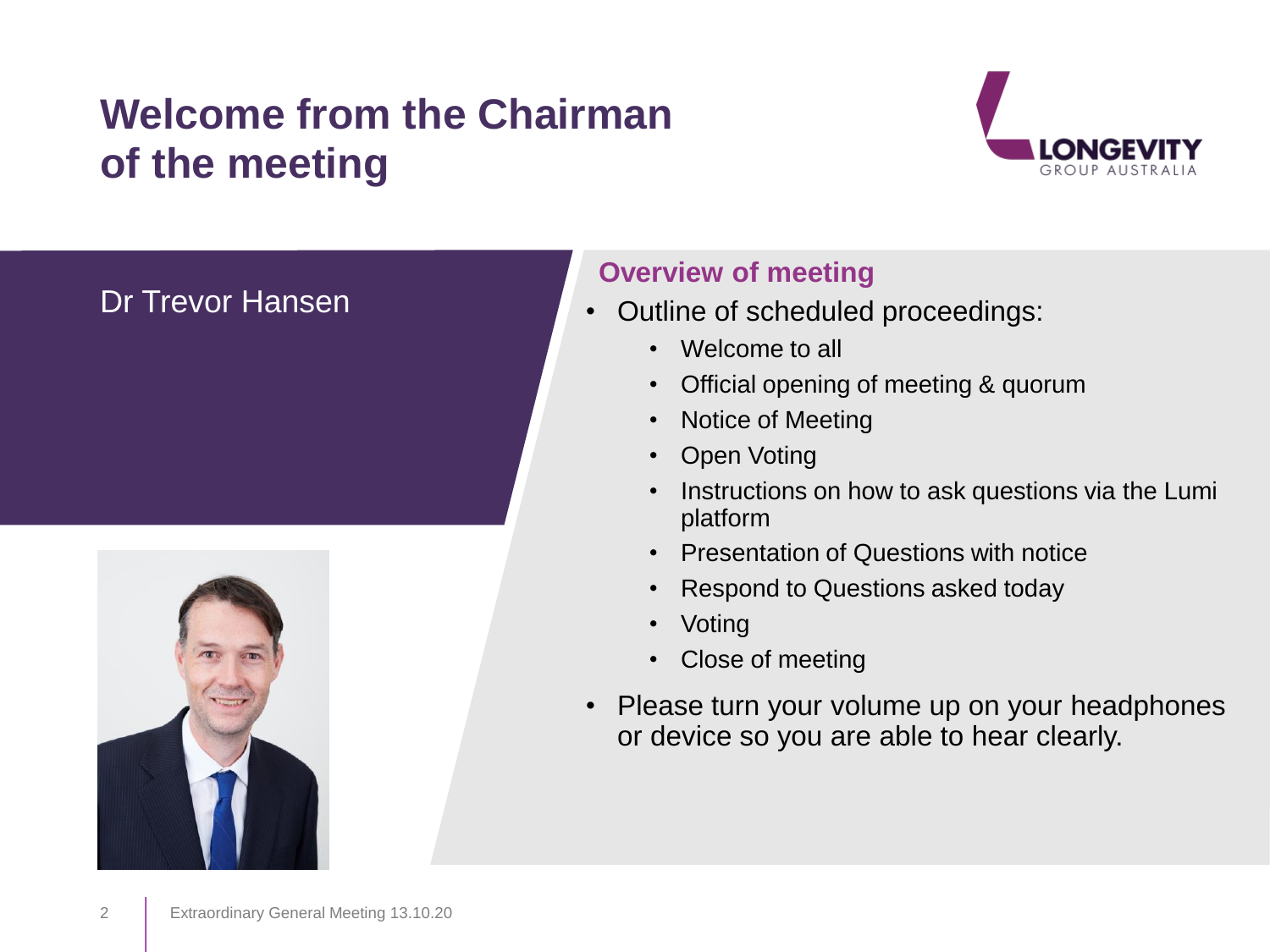# **Overview from the Chairman of the meeting**



#### Dr Trevor Hansen



## **Notice of Meeting 2020 SECOND EGM**

- By now you will have all received the Notice of Meeting ('Notice').
- The notice of meeting was distributed to all shareholders and copies are also available from our website [https://longevityga.com.au/shareholder](https://longevityga.com.au/shareholder-announcements/)announcements/
- Welcome to those participating through our online meeting platform.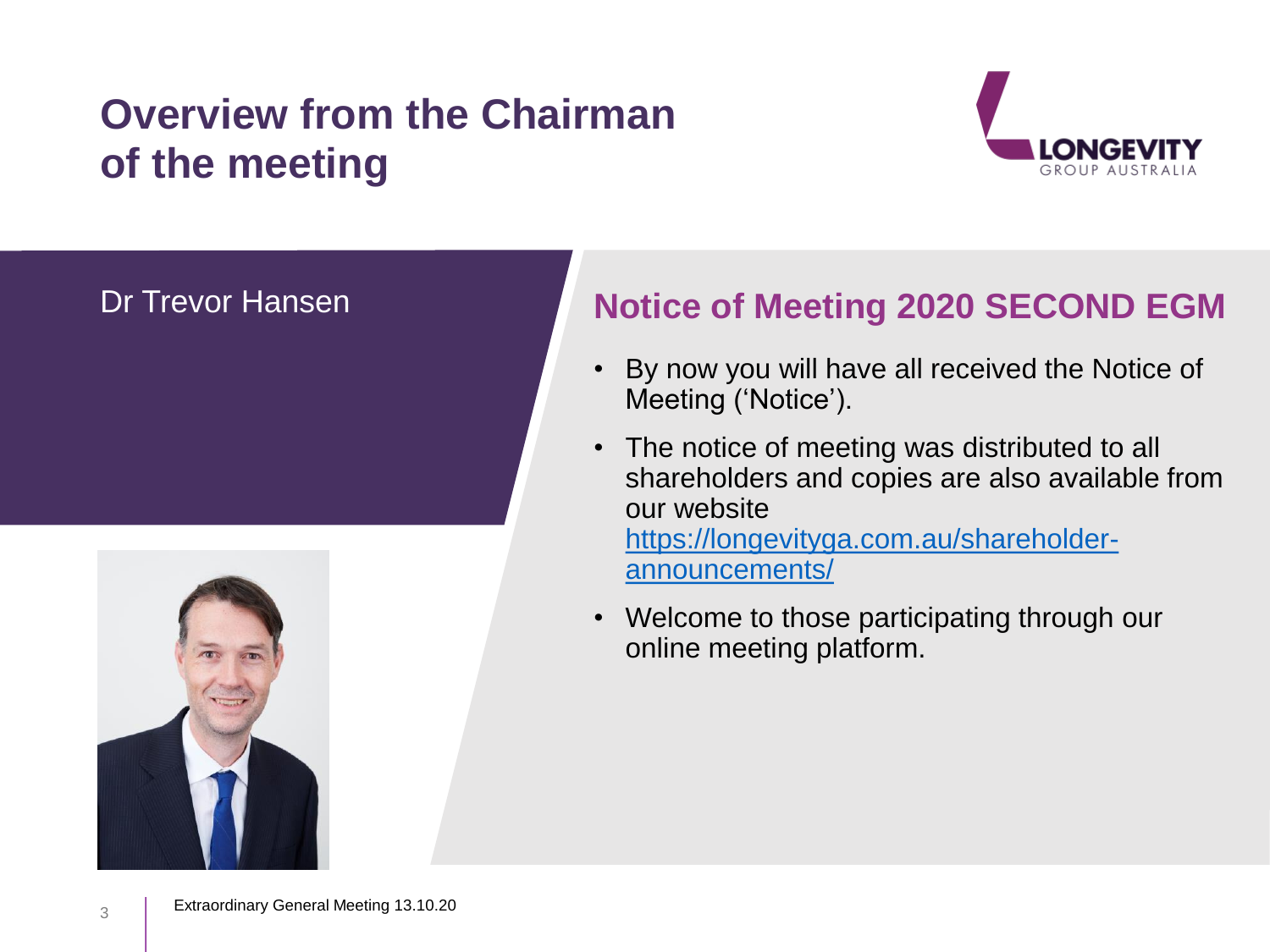# **Our Partners**



## **Our Partners**

- Computershare Share Registry
- Gadens Legal advisors
- Lumi Software provider for EGM

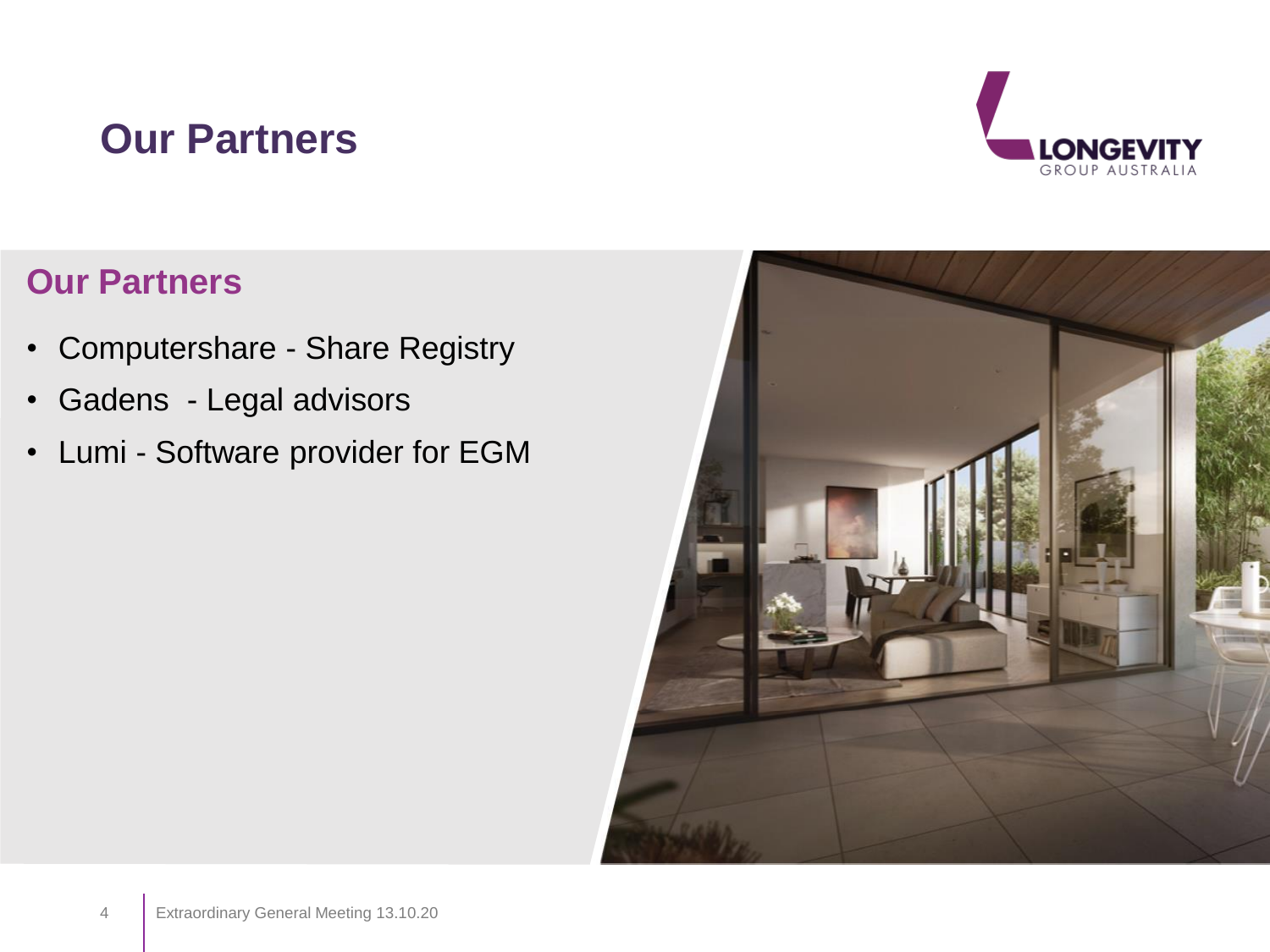# **Overview from the Chairman of the meeting**



#### Dr Trevor Hansen



## **Opening Meeting & Voting**

- We have a quorum and I am pleased to declare the meeting open.
- I take the Notice of Meeting as Read.
- The voting **is now open for all 6 resolutions** for those who have not already cast their vote.
- All resolutions will be decided by poll.
- You can vote any time during the proceedings until I declare the voting closed, there will be a two minute notification prior to closing voting.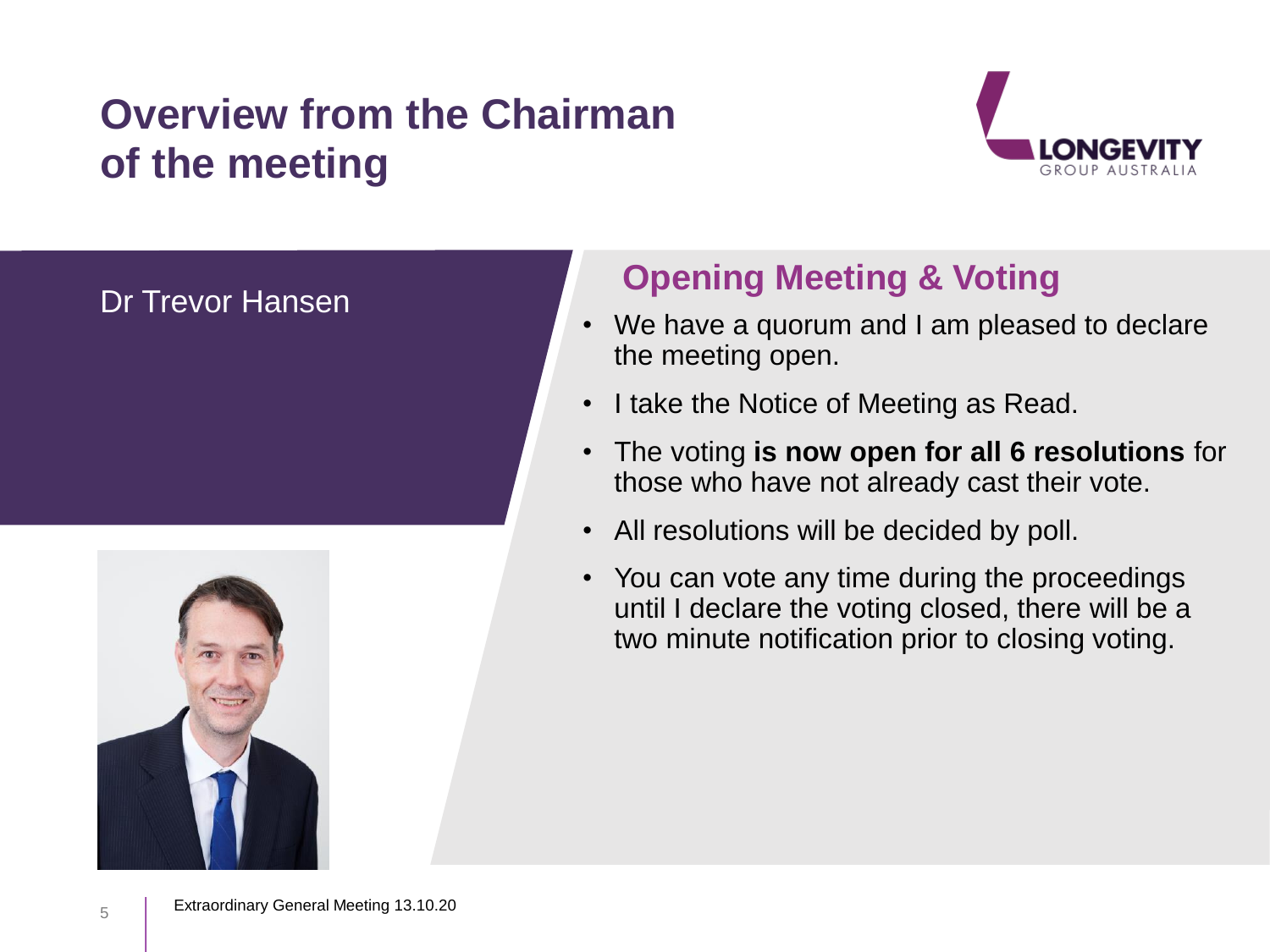# **Voting**



# To Vote

When the Chairman declares the poll open:

- A voting icon **II** will appear on your device<br>and the Meeting Resolutions will be displayed.
- To vote tap one of the voting options. Your response will be highlighted.
- To change your vote, simply press a different option to override.
- The number of items you have voted or yet to vote on, is displayed at the top of the screen.
- Votes may be changed up to the time the chairman closes the poll.



On some devices, to vote, you may need to minimise the webcast by selecting the arrow in the broadcast bar, audio will still be available. To return to the webcast after voting, select the arrow again.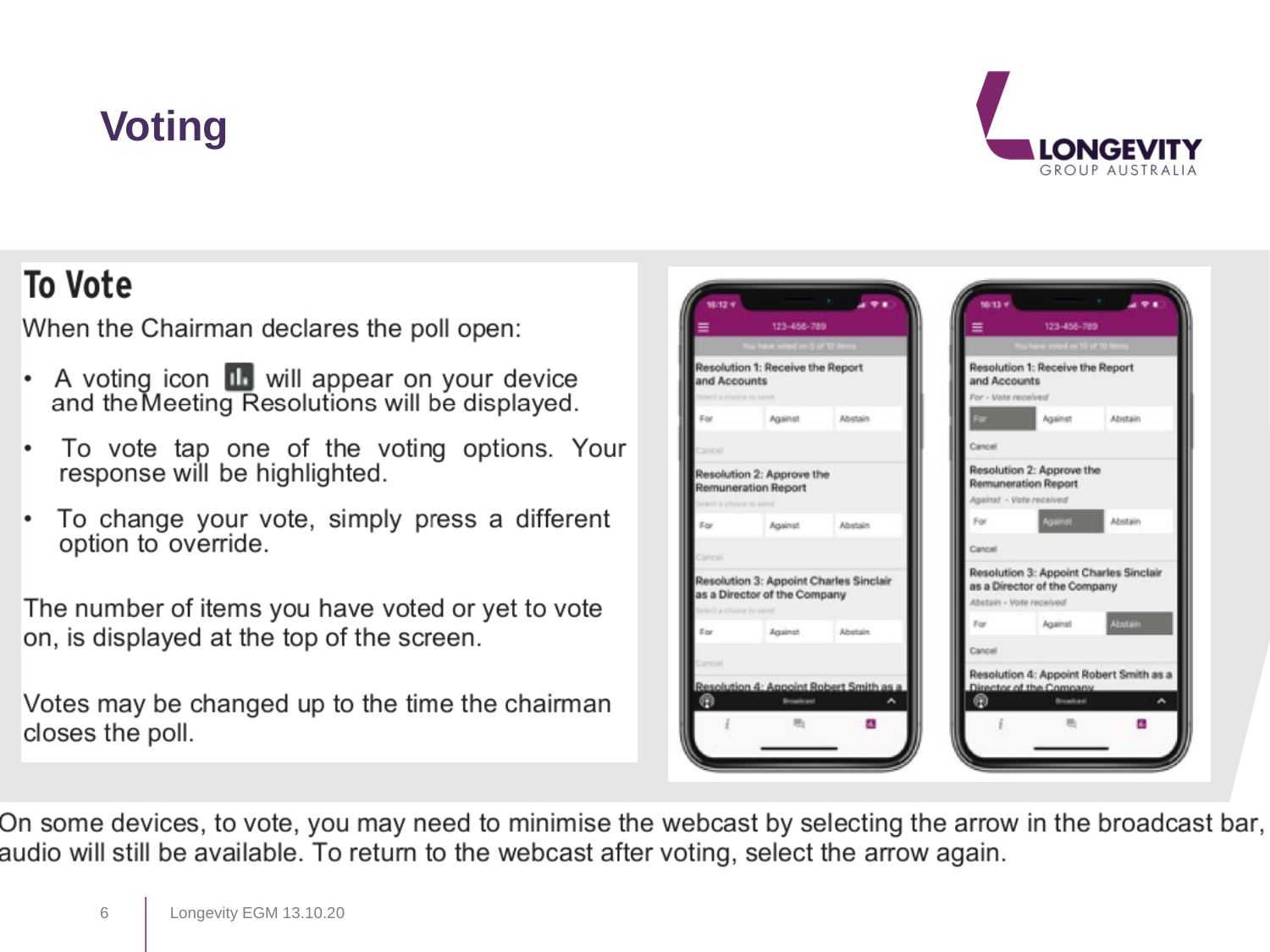# **Overview from the Chairman of the meeting**



#### Dr Trevor Hansen



7

#### **Questions**

- We will also take the opportunity for questions; you can start submitting questions **now** and we will address them later in the proceedings.
- This is an Extraordinary General Meeting and therefore **only questions that are relating to the resolutions you are voting on can be discussed in this forum**.
- You can submit a question by clicking on the question icon which looks like two text boxes.

# **To Ask Questions**

Tap on the Questions icon  $\blacksquare$  to submit a question, type your question in the chat box at the bottom of the screen and then select the send icon  $\blacksquare$ .

Confirmation that your message has been received will appear.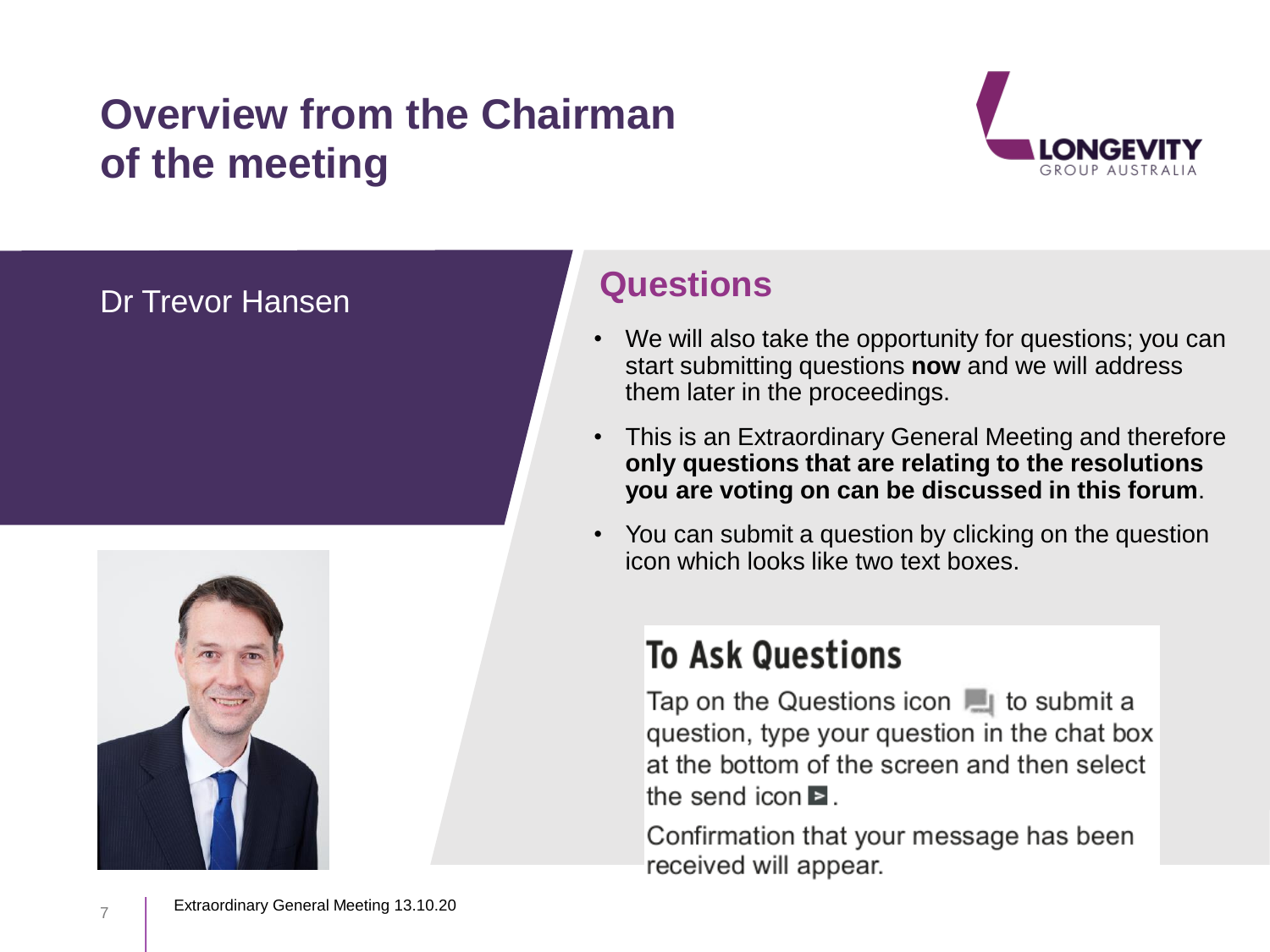



 $\Box$ OC  $\bullet$ 77 OO OC  $\qquad \qquad \Box$ **TAL**  $\blacktriangledown$  $\sum$  $\bullet$  $\sum_{i=1}^{n}$  $\blacktriangle$ V Δ Δ 999  $\sum$ IOOO V. 00000000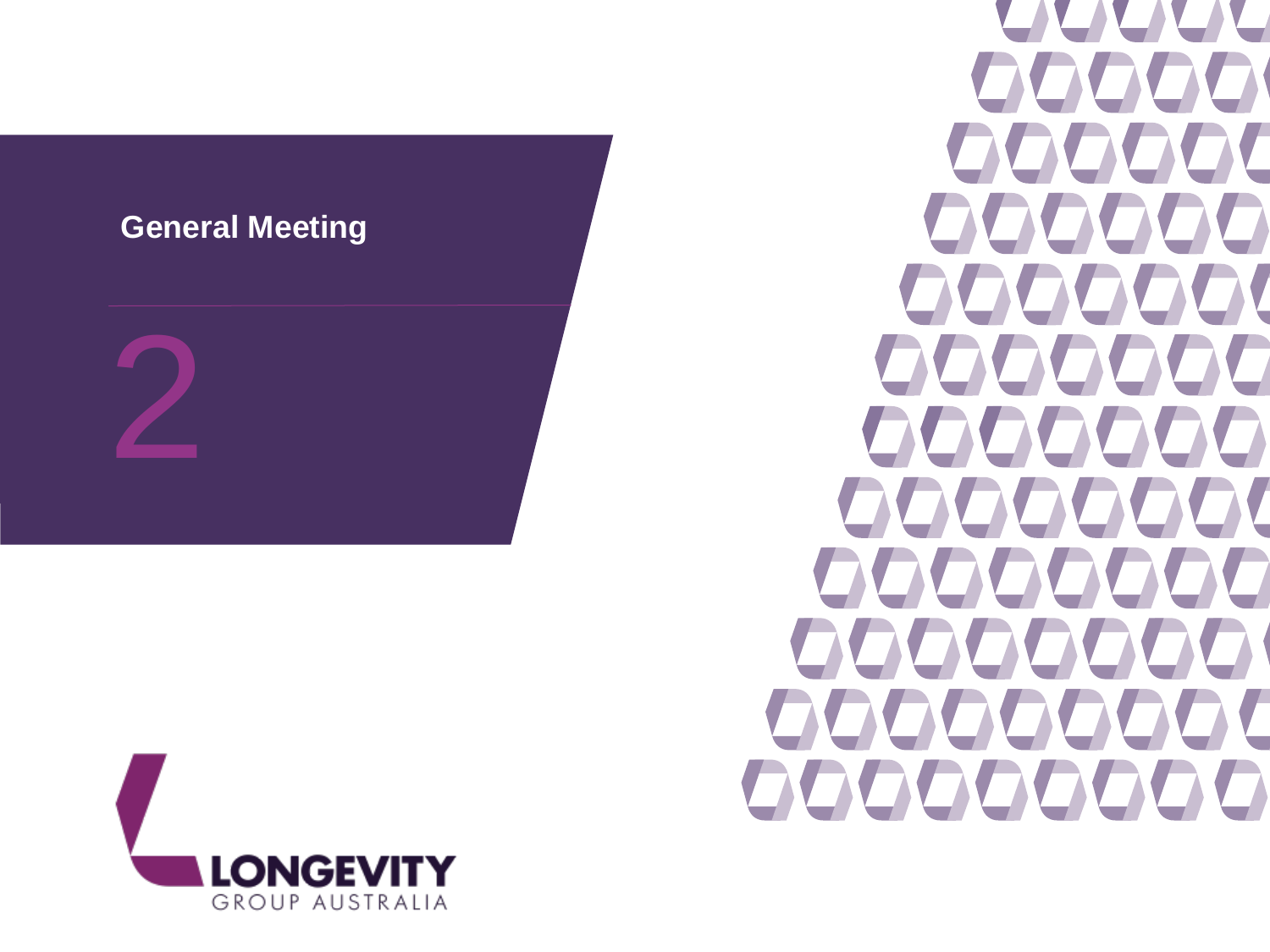# **Voting Procedure**



#### **Formal Vote Requirements**

The following items of business require a formal vote.

If you have not voted yet, please note that the voting is opened.

After resolutions 1 to 6 have been read there will be a two minute window until voting is closed.

The timing will be clearly announced by the Chairman of the meeting and a two minute confirmation provided.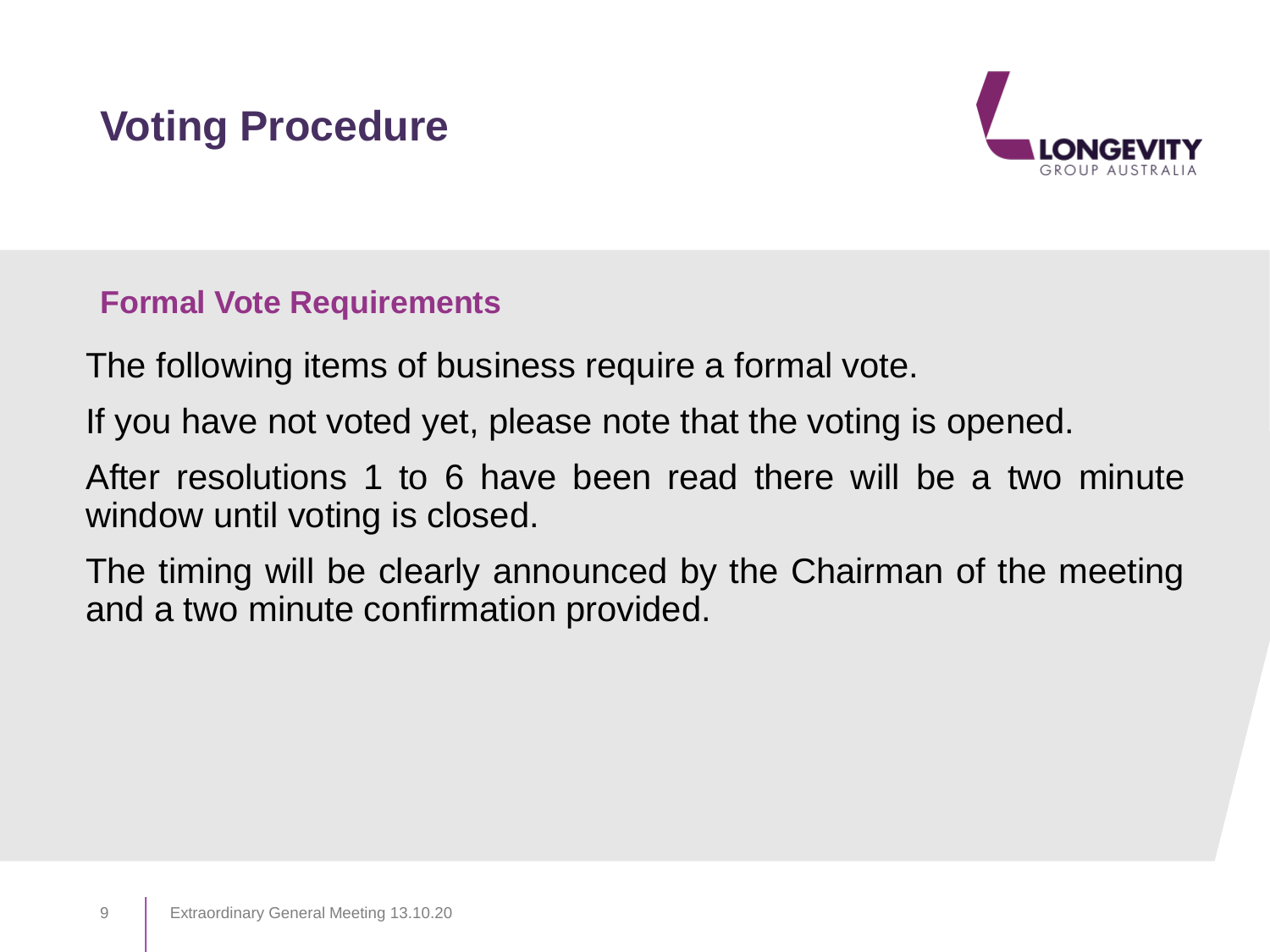

Item 1 – Appointment of Mr Dennis Michael as a Director of the Company

#### **Election of Dennis Michael as a Director of the company**

To consider and, if thought fit, to pass the following Resolution as an **ordinary resolution**:

• *"That Dennis Matthew Michael, having signified his candidature and consent to act as a director of the Company, be appointed as a director of the Company with immediate effect."*

*The proxies received for this resolution are:*

*2,128,356 for the resolution*

*2,946,579 against the resolution*

*2,491,494 open proxies*

*41,742 abstentions*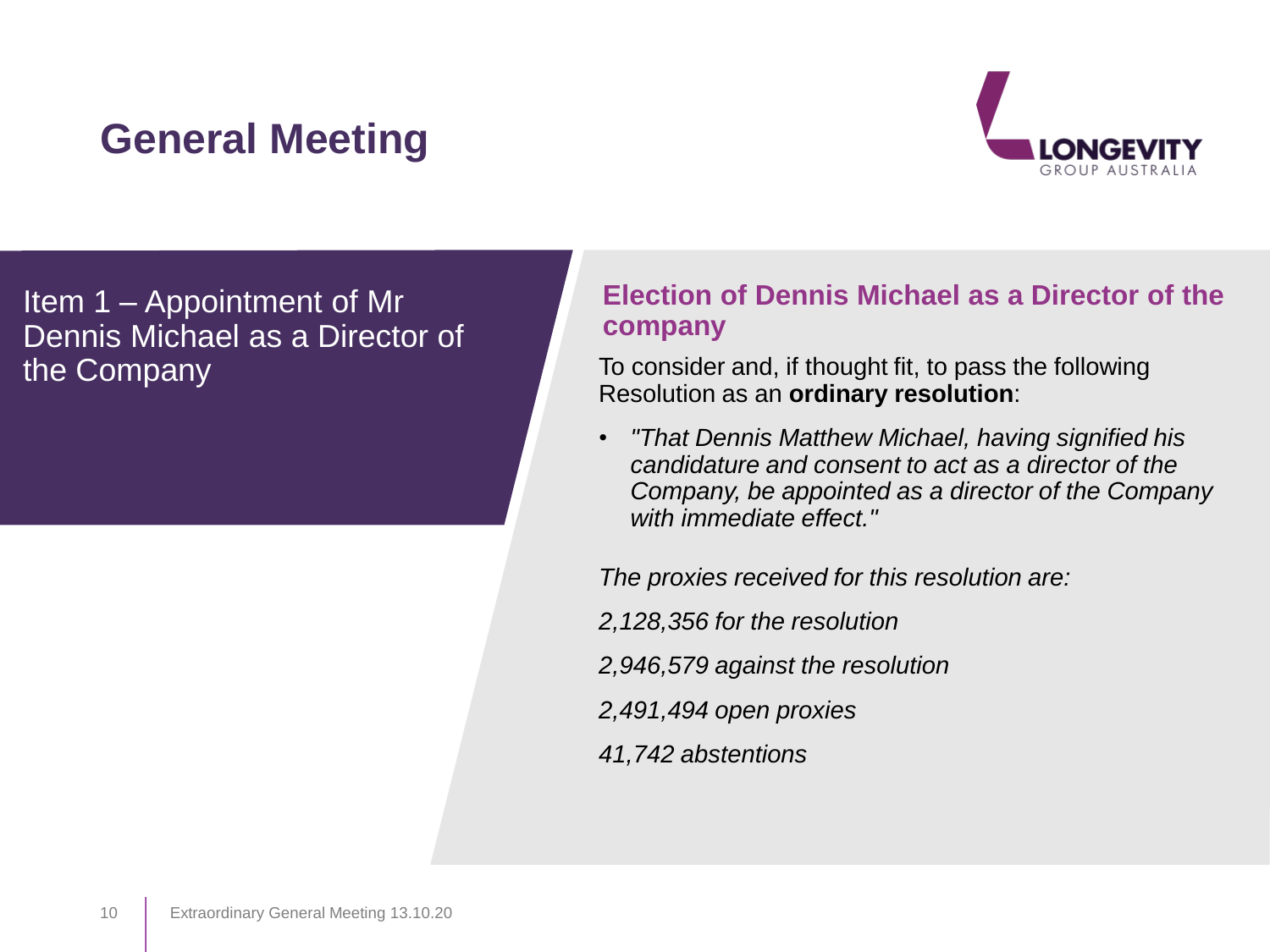

#### Item 2 – Removal of a director



#### **Removal of Ms Sharon Brearley Roberts as a Director of the Company**

To consider and, if thought fit, to pass the following Resolution as an **ordinary resolution**:

• *"That Sharon Louise Brearley Roberts, be removed as a director of the Company with immediate effect."*

*The proxies received for this resolution are:*

*2,058,347 for the resolution*

*2,963,558 against the resolution*

*2,550,324 open proxies*

*47,542 abstentions*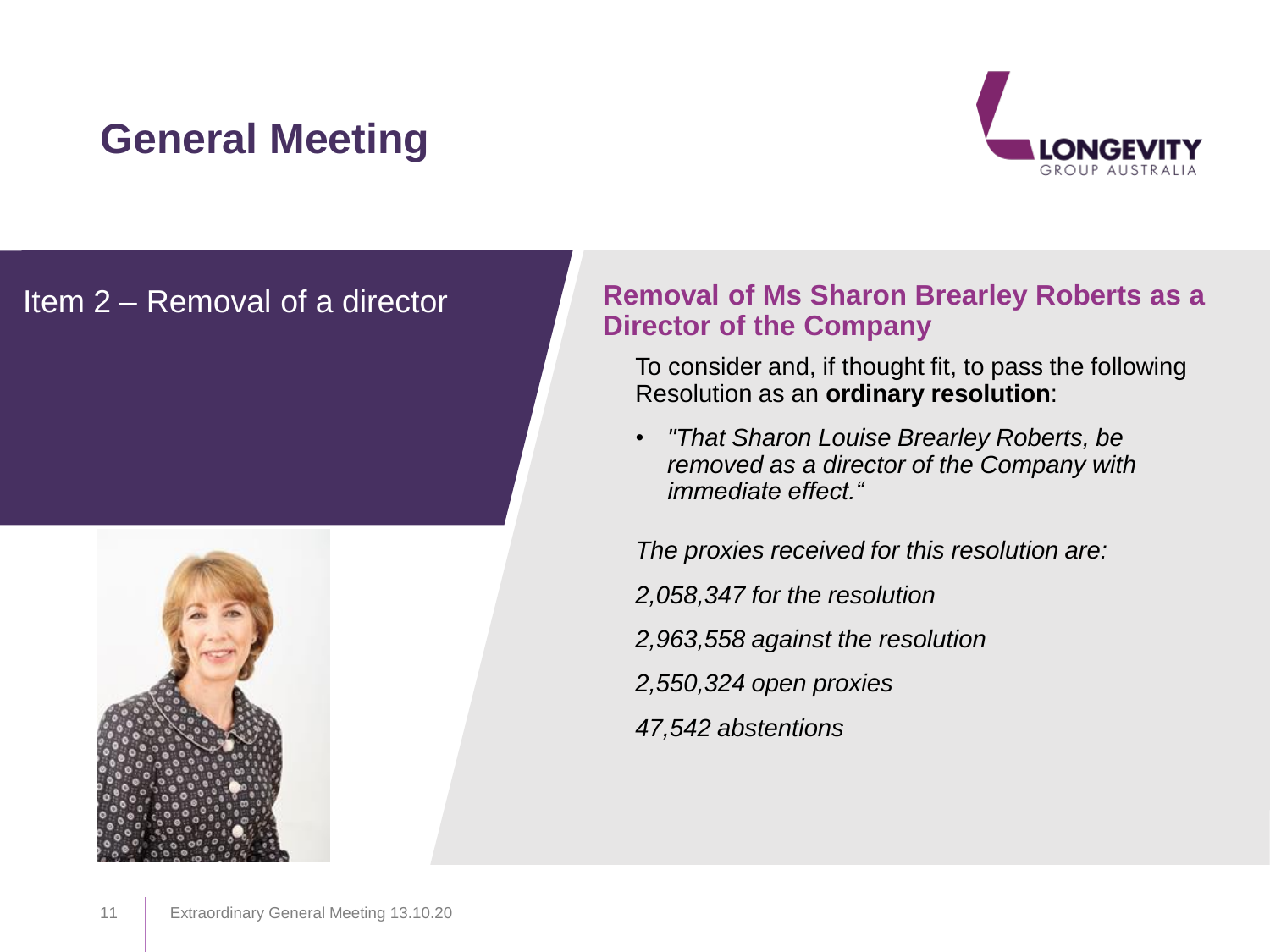

#### Item 3 – Appointment of a director

#### **Appointment of Mr John Coulson as a Director of the Company**

To consider and, if thought fit, to pass the following Resolution as an **ordinary resolution**:

• *"That John Percy Coulson, having signified his candidature and consent to act as a director of the Company, be appointed as a director of the Company with immediate effect."*

*The proxies received for this resolution are:*

*2,029,921 for the resolution*

*3,001,659 against the resolution*

*2,534,049 open proxies*

*54,142 abstentions*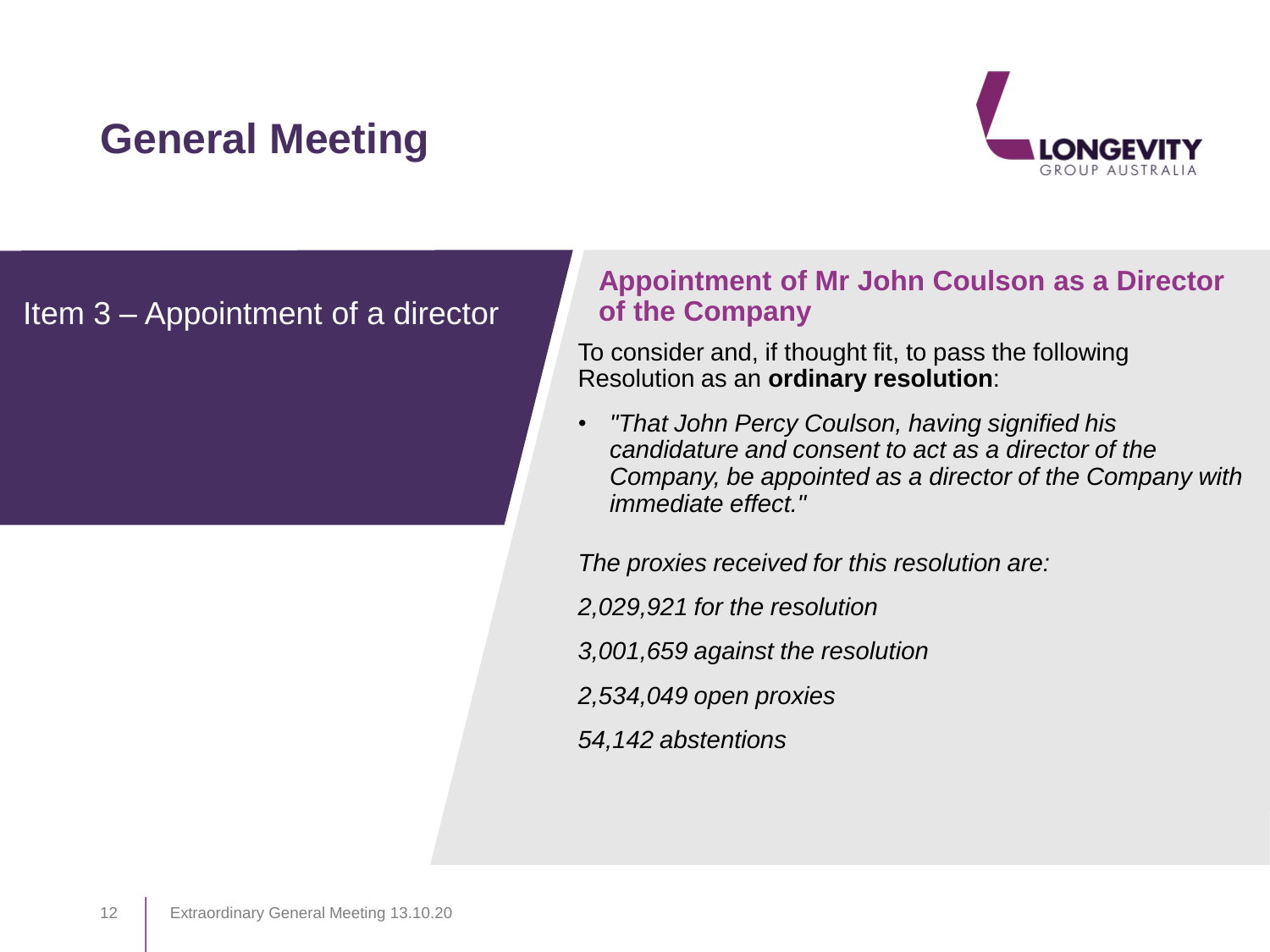

#### Item 4 – Removal of a director



#### **Removal of Dr Trevor Hansen as a Director of the Company**

To consider and, if thought fit, to pass the following Resolution as an **ordinary resolution**:

• *"That Trevor Alexander Hansen, be removed as a director of the Company with immediate effect."*

*The proxies received for this resolution are:*

- *2,031,236 for the resolution*
- *3,004,619 against the resolution*
- *2,536,374 open proxies*
- *47,542 abstentions*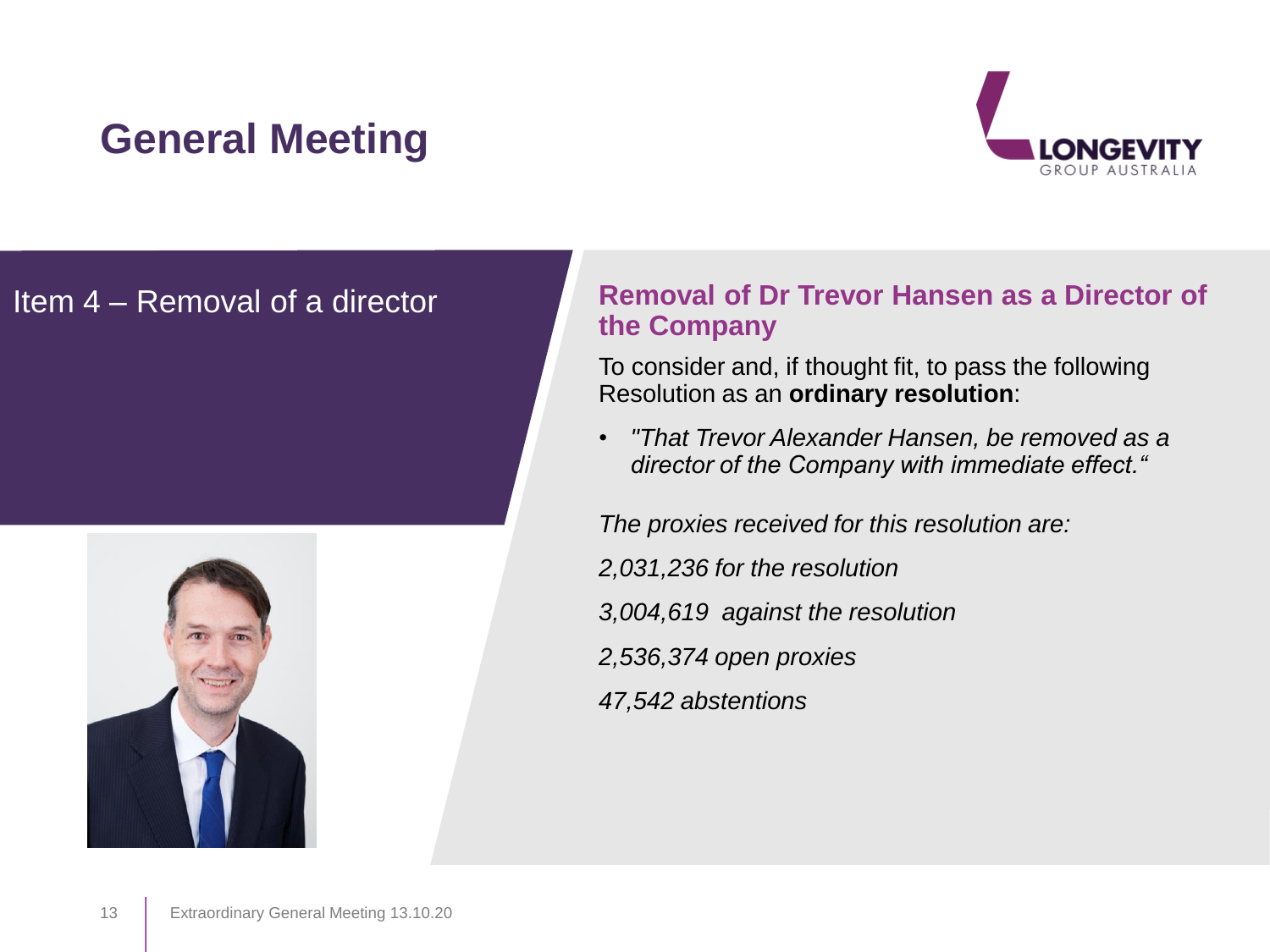

#### Item 5 – Appointment of a director

#### **Appointment of Mr Francesco Barbuto as a Director of the Company**

To consider and, if thought fit, to pass the following Resolution as an **ordinary resolution**:

• *"That Francesco Barbuto, having signified his candidature and consent to act as a director of the Company, be appointed as a director of the Company with immediate effect."*

*The proxies received for this resolution are:*

*2,029,583 for the resolution*

*3,005,591 against the resolution*

*2,525,249 open proxies*

*59,348 abstentions*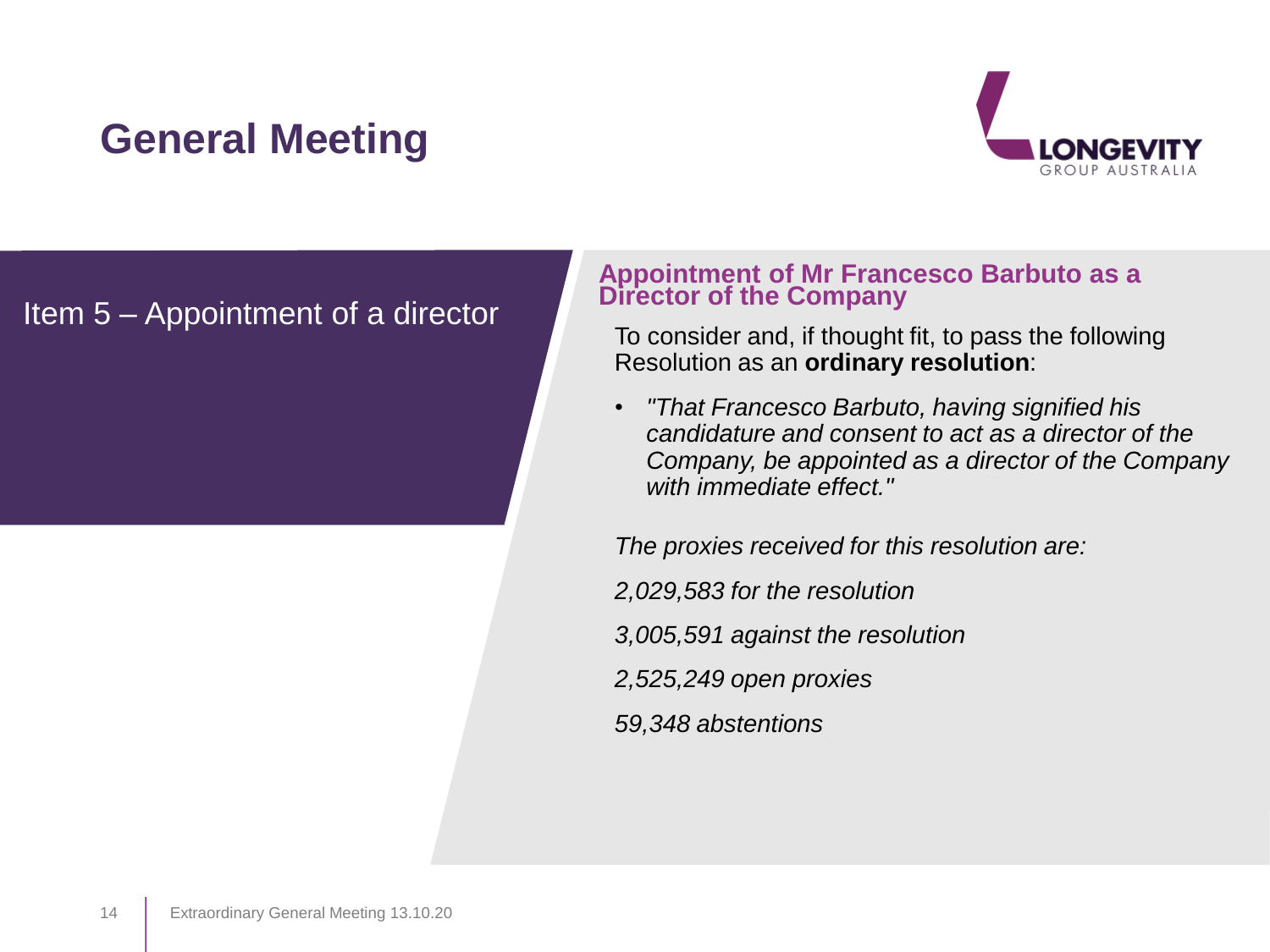

Item 6 – Removal of a director appointed after 31 March 2020

#### **Removal of any Director appointed after 13 August 2020**

To consider and, if thought fit, to pass the following Resolution as an **ordinary resolution**:

• *"That where any director is appointed by the Board to the Company after the date the 203D notice is served on the Company by the Requisitioning Shareholders, that director be removed as a director of the Company with immediate effect."*

*The proxies received for this resolution are:*

*1,989,190 for the resolution*

- *2,974,407 against the resolution*
- *2,556,566 open proxies*

*99,608 abstentions*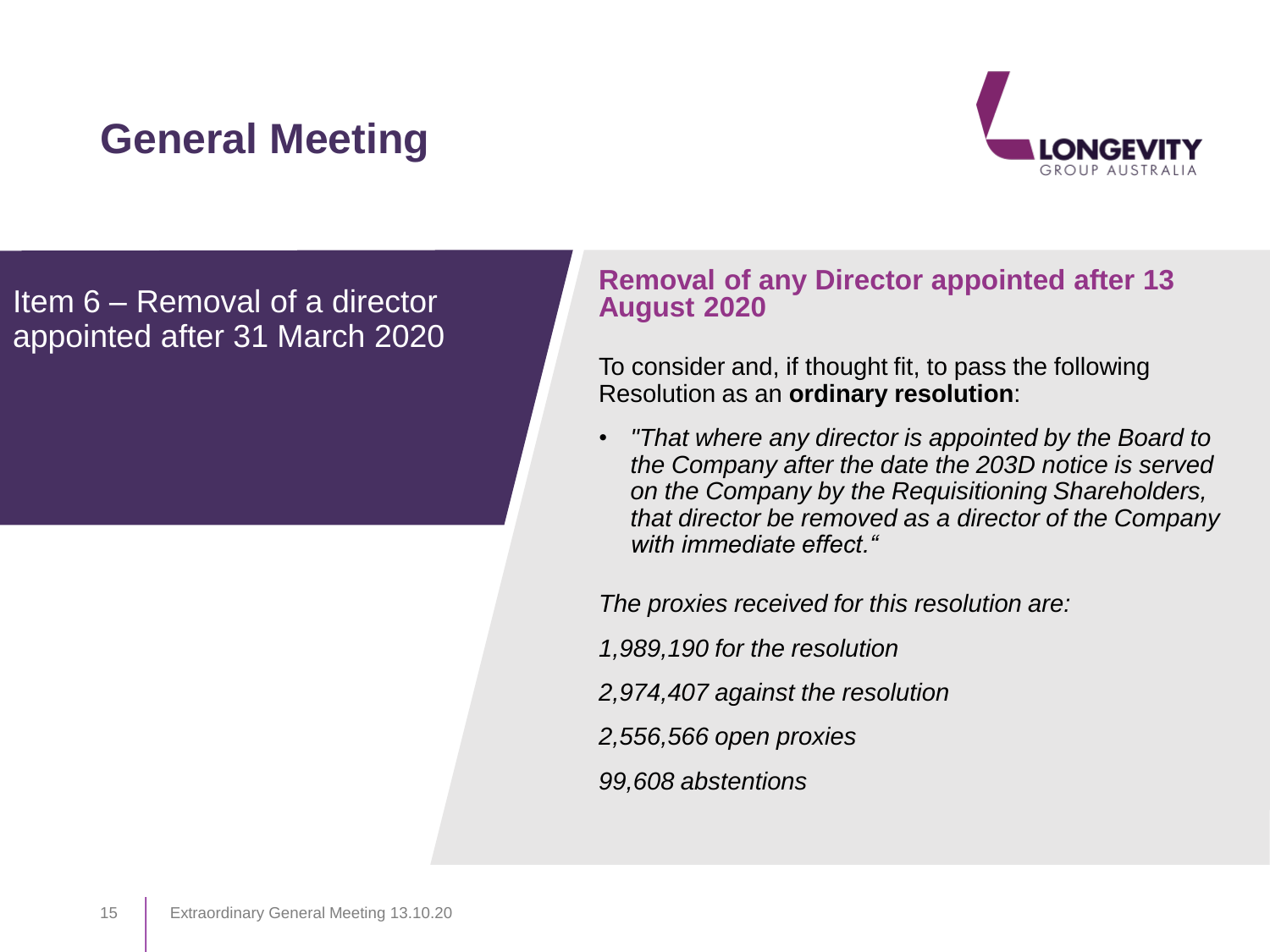

# Questions received with notice **Q.** Why is the meeting being held virtually?

### **To Ask Questions**

Tap on the Questions icon in to submit a question, type your question in the chat box at the bottom of the screen and then select the send icon  $\triangleright$ 

Confirmation that your message has been received will appear.

A. Due to the daily changing of restrictions arising from COVID-19 and the temporary amendments to the Corporations Act to allow for virtual meetings, the company believes it is in all shareholders best interests to hold this meeting as a virtual meeting, rather than wait for restrictions to be eased.

#### **Q. What does Longevity do now ?**

A. Since 1888 what Longevity does has evolved and changed. Longevity is now a property developer that creates functional and enduring homes which provide much needed housing stock and earn income for shareholders. We maintain our long proud history and legacy in employing Australian workers. Longevity is no longer has a health fund as we sold Transport Health and Dental on Swan six years ago.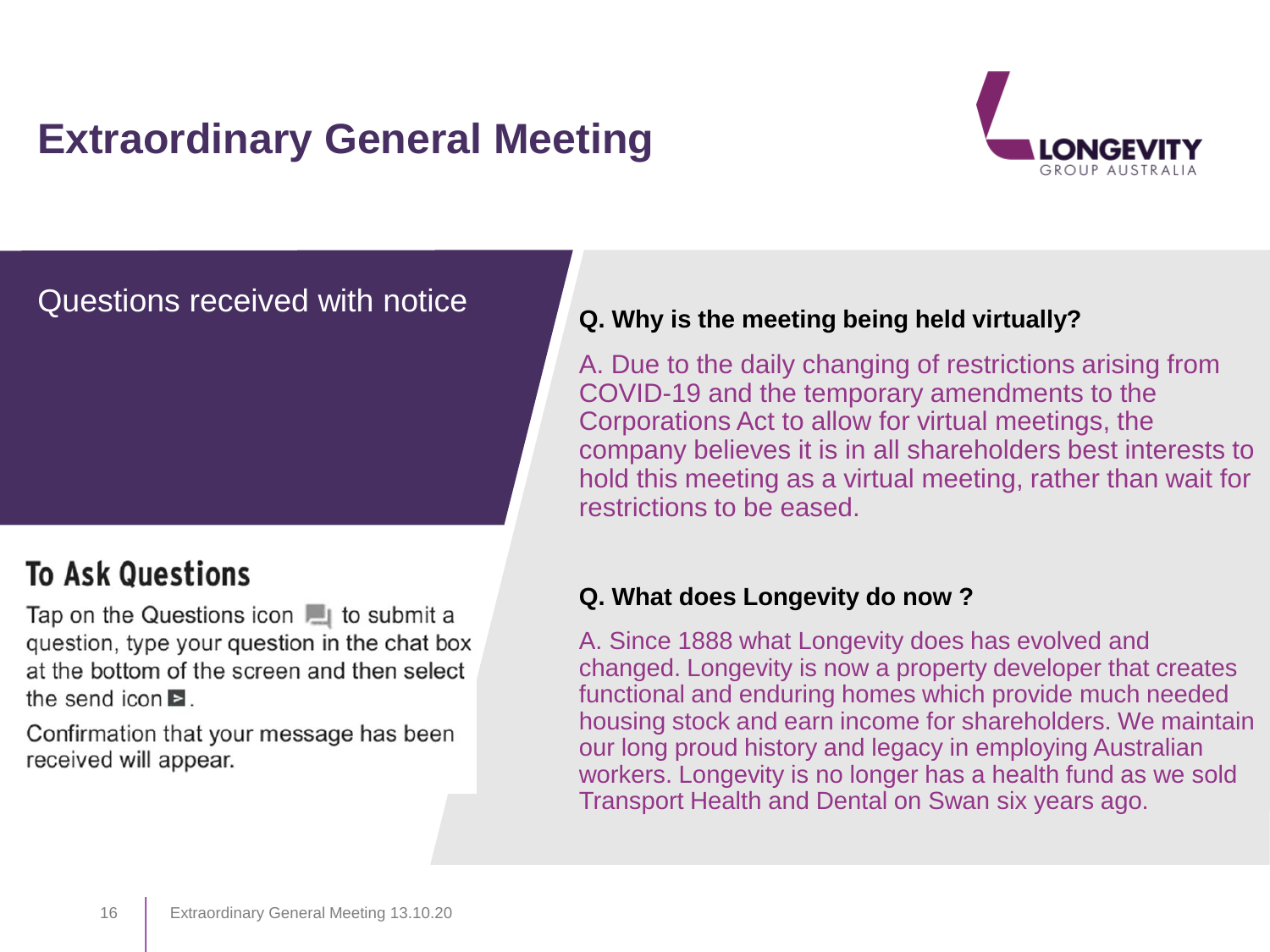

#### Questions received with notice

#### **To Ask Questions**

Tap on the Questions icon in to submit a question, type your question in the chat box at the bottom of the screen and then select the send icon  $\blacksquare$ .

Confirmation that your message has been received will appear.

#### **What has happened in the 3 months since the last EGM?**

A. We are undertaking the strategic review and are focused on operating Longevity successfully through the post-COVID environment which will enable the distribution of further profits to shareholders. Once the review is completed, we will share with you the strategy to drive the future growth of the Company.

#### **What is the Board's most likely strategy?**

A. The Board intends to reveal its strategy closer to the Annual General Meeting. We have already released to all Shareholders a high-level document and there is also a presentation on the Longevity website by Brian Sands the interim CEO that goes into a little more detail.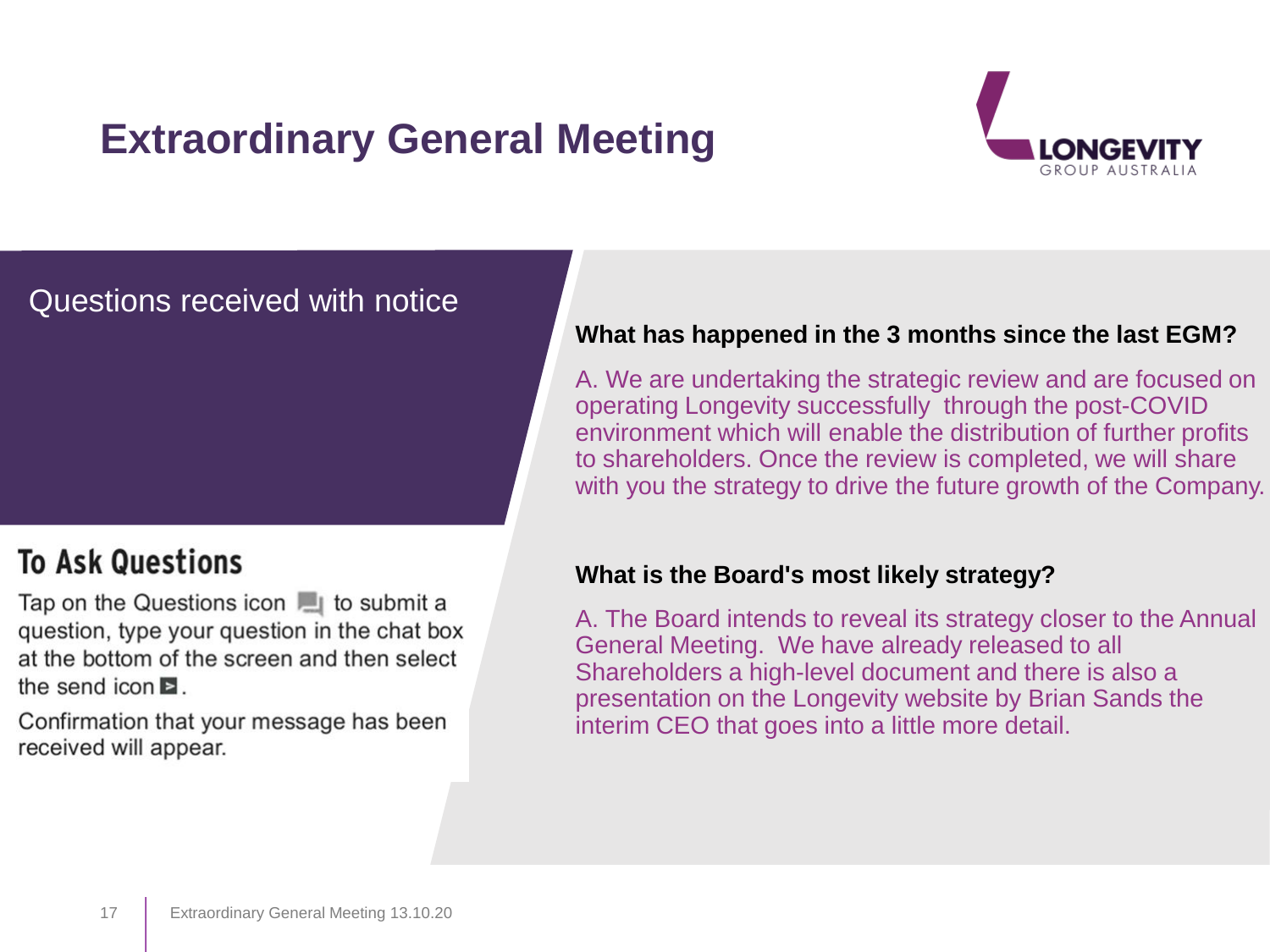

### **To Ask Questions**

Tap on the Questions icon in to submit a question, type your question in the chat box at the bottom of the screen and then select the send icon  $\blacktriangleright$ .

Confirmation that your message has been received will appear.

#### Questions received with notice **Q Did Longevity recently have to pay an extra \$4M in tax ?**

A. When finalising the Longevity 2019 tax return, an error in the provision for tax payable was found. The error, based on external advice, related to the sale of the Mornington Retirement Village. The increased tax payable reversed some of the gains recorded when the 2019 financial reports were initially prepared. The extra tax liability was about \$4M. After applying available tax losses Longevity paid about \$2.4M in tax.

The extra tax paid has reduced our equity, but increases the dividend franking account which can be distributed to shareholders via franked dividends.

#### **Q What is Longevity's financial position?**

A. Longevity is in a strong financial position, with sufficient capital to continue to operate and grow the business, settlement of our first development project is fast approaching, which will see further positive returns for shareholders. In the 2020 financial year, Longevity had an after-tax operating loss from operations. The major reason for this is because no homes have been settled. When our homes are settled, we will receive money to offset the costs of the investments we are making.

It should be noted that in 2019 Longevity made an after-tax profit of \$1.6M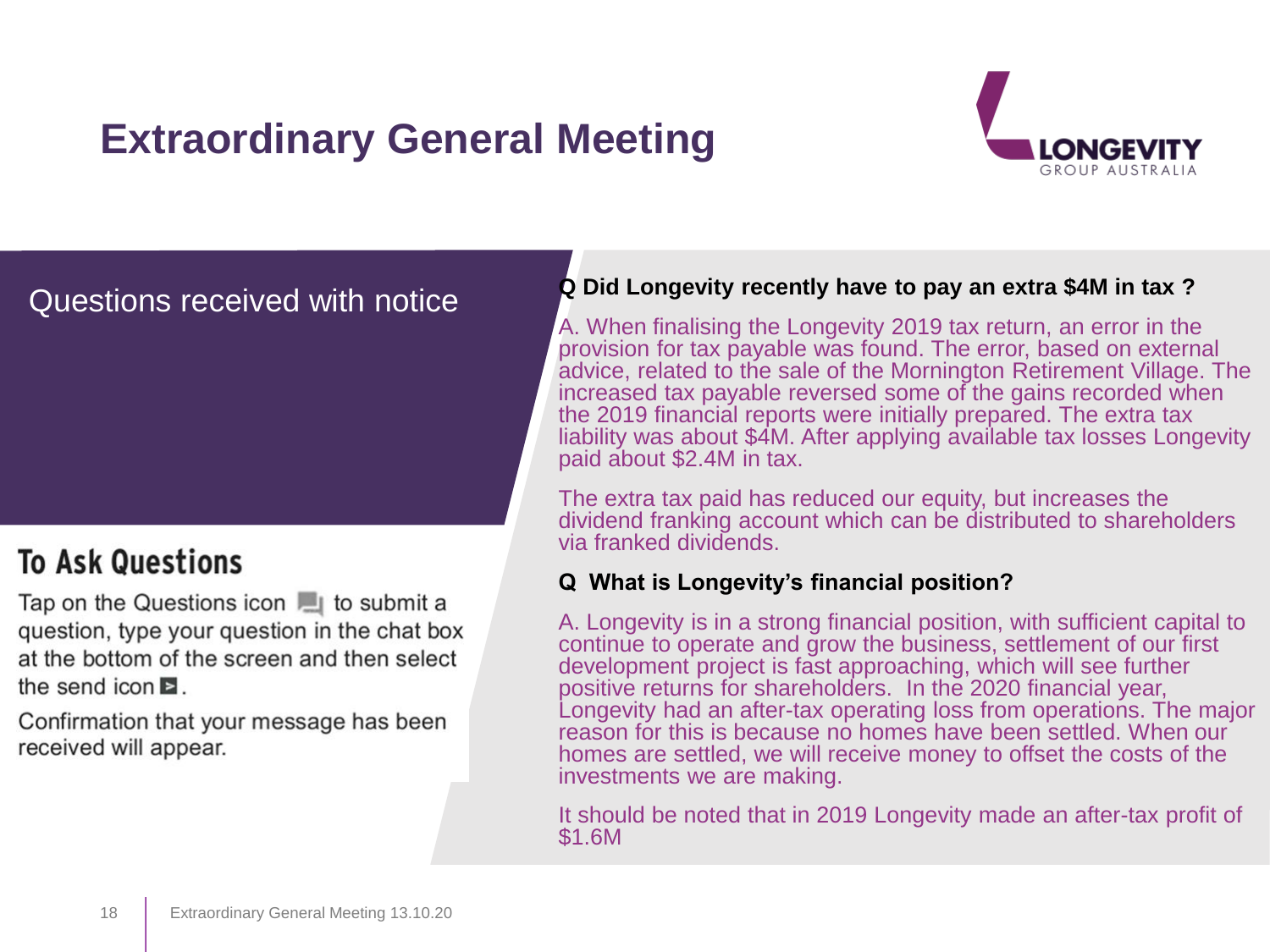



I will now respond to any questions submitted online during the meeting.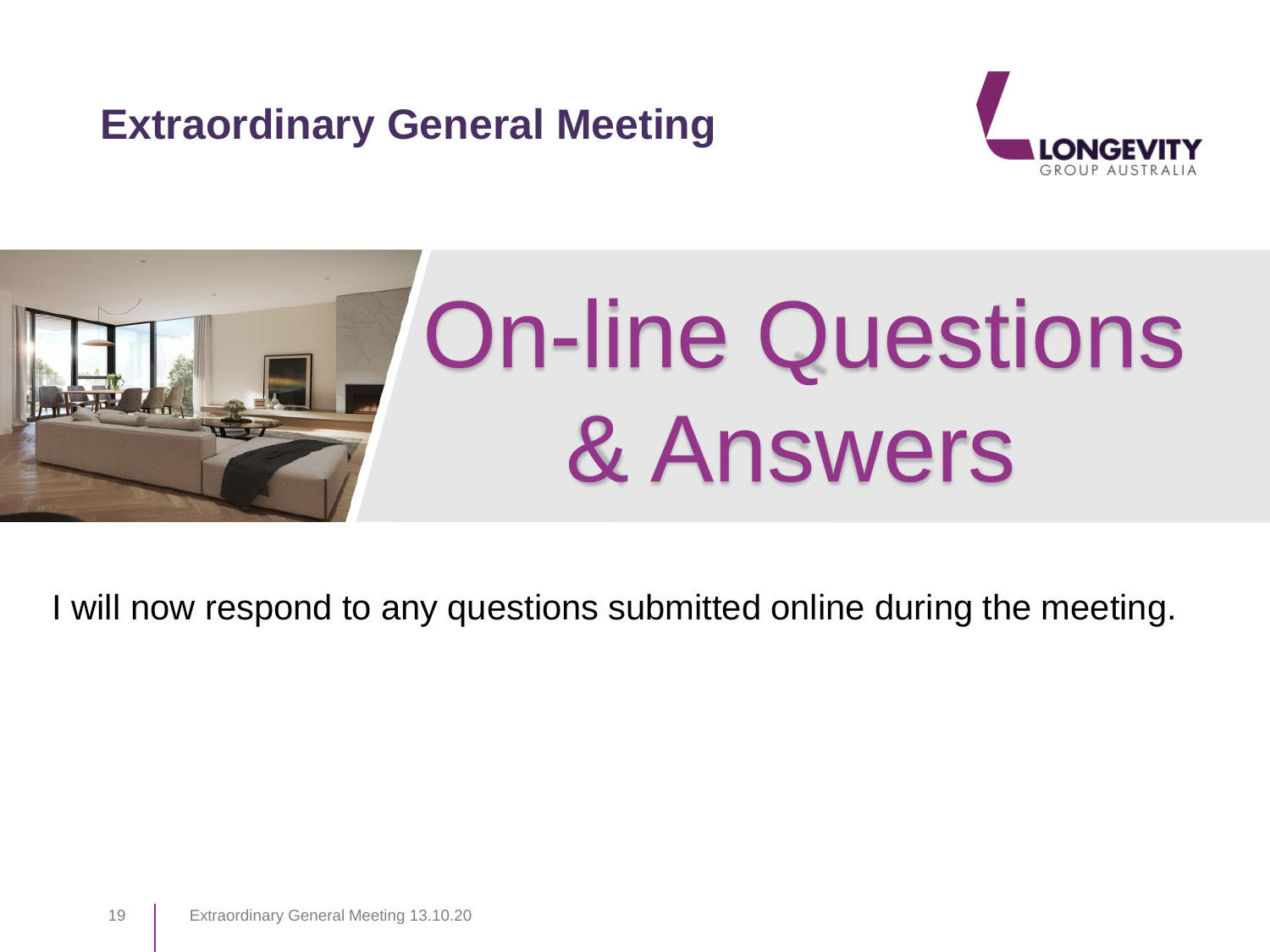# **Voting Closing**

W  $\sqrt{}$ 0000  $\sum$ Minutes to finalise 2000000 22223 votingOOOO  $\sqrt{2}$ 00000000 00000000

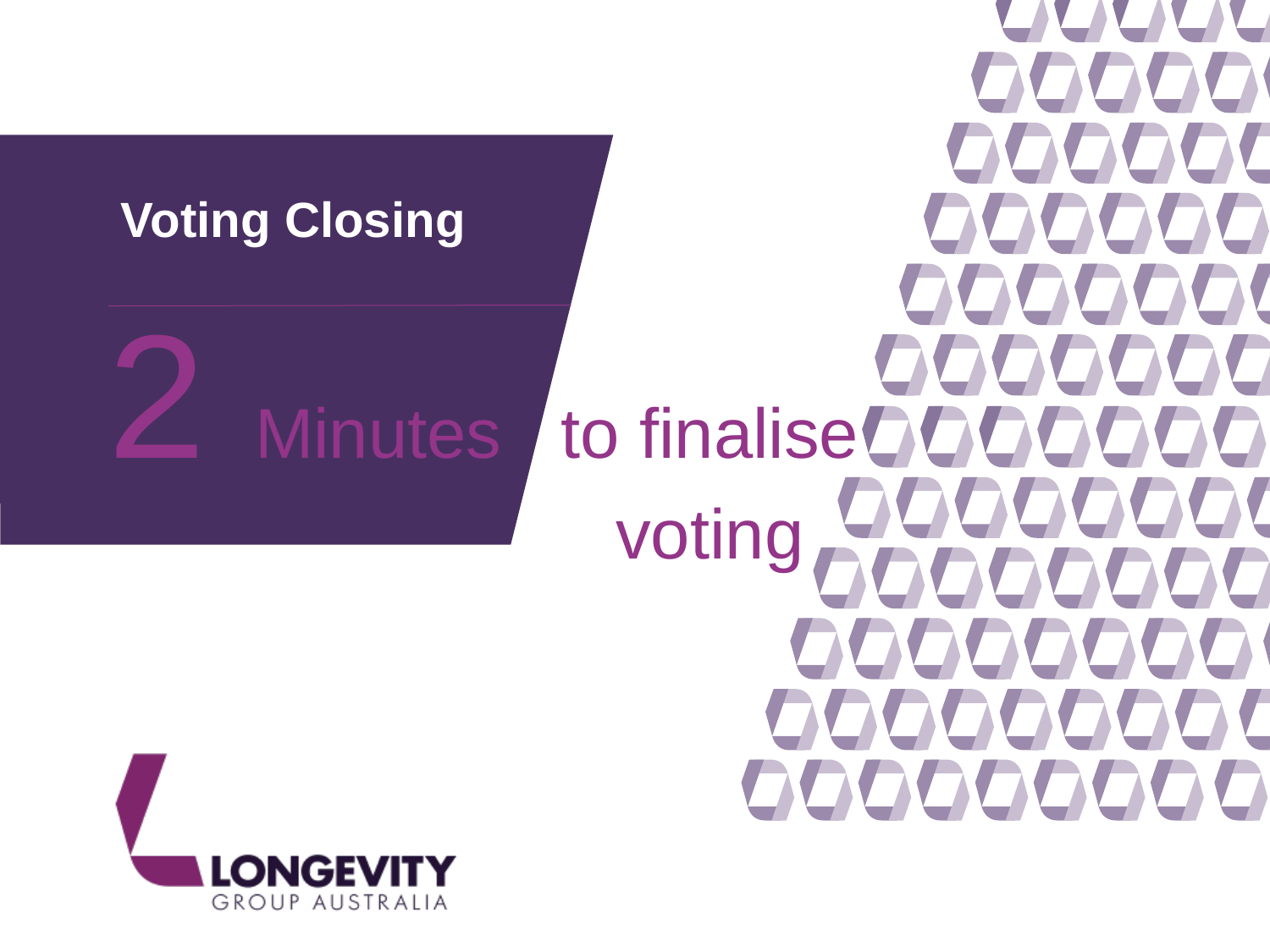# **Returning Officer to provide results of the poll**





# VOTING CLOSED

#### **Results Process**

The Returning Officer will provide the results of the poll to the Company Secretary who will then publish the results on the Company's website approximately 1 hour after the meeting has closed.

#### **Thank you for your attendance**

I would like to take this opportunity to thank you all for your attendance. I sincerely hope that the next General Meeting we will be able to hold in person and will not be under COVID-19 restrictions or anything similar.

# <https://longevityga.com.au/shareholder-announcements/>